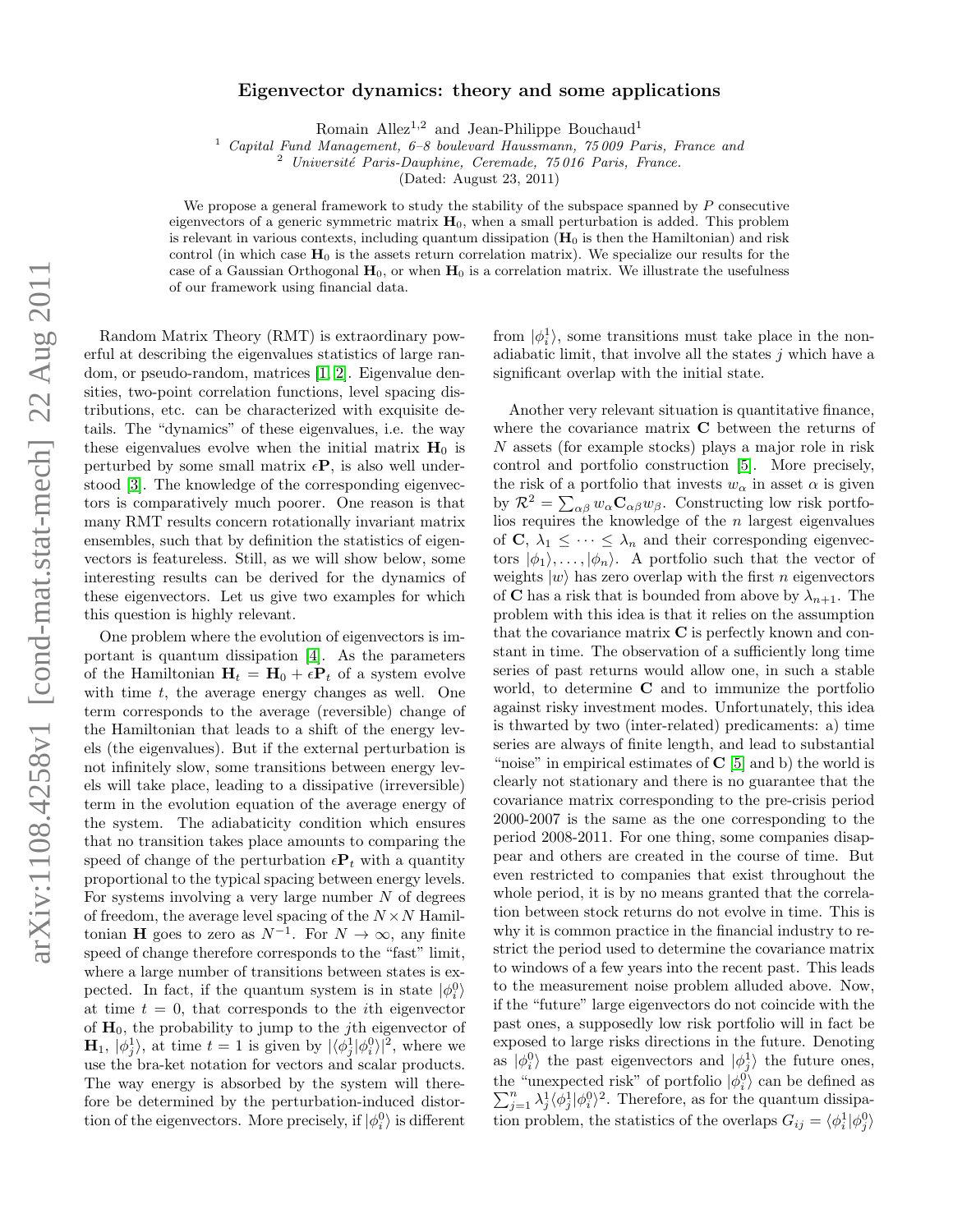is a crucial piece of information.

When trying to follow the evolution of a given eigenvector  $|\phi_i\rangle$  as the perturbation is increased, one immediately faces a problem when eigenvalues "collide". It is well known that true collisions (degeneracies) are non generic; the collisions are in fact avoided and levels do not cross. However, upon the pseudo-collision of  $\lambda_i$  and  $\lambda_{i+1}$  (say), the eigenvectors  $|\phi_i\rangle$  and  $|\phi_{i+1}\rangle$  strongly hybridize. Therefore, single eigenvectors are strongly unstable in time. The idea is then to study the stability of the subspace spanned by  $2p + 1$  several consecutive eigenvalues:  $\left\{ |\phi_{k-p}^0\rangle, \ldots, |\phi_{k}^0\rangle, \ldots, |\phi_{k+p}^0\rangle \right\}$ . Motivated by the above examples, we ask the following question: how should one choose  $q \geq p$  such that the subspace spanned by the set  $\left\{ |\phi_{k-q}^1\rangle, \ldots, |\phi_{k}^1\rangle, \ldots, |\phi_{k+q}^1\rangle \right\}$  has a significant overlap with the initial subspace? In order to answer this question, we consider the  $(2q + 1) \times (2p + 1)$  rectangular matrix of overlaps **G** with entries  $G_{ij}$ . The  $(2p + 1)$ non zero singular values  $1 \geq s_1 \geq s_2 \dots s_{2p+1} \geq 0$  of G give full information about the overlap between the two spaces. For example, the largest singular value  $s_1$ indicates that there is a certain linear combination of the  $(2q + 1)$  perturbed eigenvectors that has a scalar product  $s_1$  with a certain linear combination of the  $(2p + 1)$ unperturbed eigenvectors. If  $s_{2p+1} = 1$ , then the initial subspace is entirely spanned by the perturbed subspace. If on the contrary  $s_1 \ll 1$ , it means that the initial and perturbed eigenspace are nearly orthogonal to one another. A good measure of the distance D between the two spaces is provided by  $-\langle \ln s \rangle = -(\sum_i \ln s_i)/(2p+1)$  (but alternative measures, such as  $1-\langle s \rangle$ , could be considered as well). Since the singular values s are obtained as the square-root of the eigenvalues of the matrix  $G^{\dagger}G$ , one has  $D(p,q) \equiv -\ln \det \mathbf{G}^{\dagger} \mathbf{G}/2P$ , where we introduce for convenience the notations  $P = 2p + 1$ ,  $Q = 2q + 1$ . When two subspaces of dimensions P and Q are constructed using randomly chosen vectors in a space of dimension  $N$ , one expects accidental overlaps, such that  $D(p,q)$  is in fact finite. The distance can be calculated exactly using Random Matrix Theory tools in the limit  $N, P, Q \rightarrow \infty$ , with  $\alpha = P/N$  and  $\beta = Q/N$  held fixed. The result is [\[6\]](#page-3-5):

$$
D_{RMT} = -\int_0^1 ds \ln(s) \frac{\sqrt{(s^2 - \gamma_{-})_+(\gamma_{+} - s^2)_+}}{\beta \pi s (1 - s^2)}
$$

where  $\gamma_{\pm} = \alpha + \beta - 2\alpha\beta \pm 2\sqrt{\alpha\beta(1-\alpha)(1-\beta)}$ . In other words, in that limit, the full density of singular values is known. This provides a benchmark to test whether the two eigenspaces are accidentally close  $(D \approx D_{RMT})$ , or if they are genuinely similar  $(D \ll D_{RMT})$ .

Endowed with the above formalism, we can now proceed to compute  $D$  in the case where the perturbation is small. Using standard perturbation theory, the perturbed eigenvectors can be expressed in terms of the initial eigenvectors as:

$$
|\phi_i^1\rangle = \left(1 - \epsilon^2 \sum_{j \neq i} \left(\frac{P_{ij}}{\lambda_i - \lambda_j}\right)^2\right)^{1/2} |\phi_i^0\rangle + \epsilon \sum_{j \neq i} \frac{P_{ij}}{\lambda_i - \lambda_j} |\phi_j^0\rangle
$$

$$
+ \epsilon^2 \sum_{j \neq i} \frac{1}{\lambda_i - \lambda_j} \left(\sum_{\ell \neq i} \frac{P_{j\ell} P_{\ell i}}{\lambda_i - \lambda_\ell} - \frac{P_{ii} P_{ij}}{\lambda_i - \lambda_j}\right) |\phi_j^0\rangle,
$$

where  $P_{ij} \equiv \langle \phi_j^0 | \mathbf{P} | \phi_i^0 \rangle$ . The denominators  $\lambda_i - \lambda_j$  remind us that eigenvectors are strongly affected by eigenvalue pseudo-collisions, as alluded to above. The above expression allows one to obtain the overlap matrix G. Keeping only the relevant terms to order  $\epsilon^2$ , one finds:

$$
G_{ij} = \begin{cases} 1 - \frac{\epsilon^2}{2} \sum_{\ell \neq i} \left( \frac{P_{i\ell}}{\lambda_i - \lambda_\ell} \right)^2 & \text{if } i = j, \\ \epsilon \frac{P_{ij}}{\lambda_i - \lambda_j} & \text{if } i \neq j. \end{cases}
$$
 (1)

It is then easy to derive the central result of our study: to second order in  $\epsilon$ , the distance  $D(p,q)$  between the initial and perturbed eigenspaces is:

$$
D(p,q) \approx \frac{\epsilon^2}{2P} \sum_{i=k-p}^{k+p} \sum_{j \notin \{k-q,\dots,k+q\}} \left(\frac{P_{ij}}{\lambda_j - \lambda_i}\right)^2.
$$
 (2)

We now turn to two explicit illustrations, first in the context of the GOE matrices, and then in the context of empirical correlation matrices.

Eigenvector stability in the GOE ensemble. We now choose  $H_0$  and P to be two independent realizations of the Gaussian Orthogonal Ensemble of random matrices of size  $N \times N$ . We normalize the elements of  $H_0$  and P to have variance  $1/N$ , such that the density of eigenvalues  $\rho(\lambda)$  tends to the Wigner semi-circle when  $N \to \infty$ . We consider the subspace of initial eigenvectors corresponding to all the eigenvalues  $\lambda$  contained in a certain finite interval [a, b] included in the Wigner sea  $[-2, 2]$ . We want to compute the distance D between this subspace and the subspace spanned by the pertubed eigenvectors corresponding to all eigenvalues contained in  $[a - \delta, b + \delta]$ . Using the above formula, we find that in the  $N \to \infty$ limit, D tends to a finite limit as soon as  $\delta > 0$ :

$$
D(a,b;\delta) \approx \frac{\epsilon^2}{2\int_a^b \rho(\lambda)d\lambda} \int_a^b d\lambda \int_{[-2;2]\setminus[a-\delta;b+\delta]} d\lambda' \frac{\rho(\lambda)\rho(\lambda')}{(\lambda-\lambda')^2}.
$$
\n(3)

We checked this formula using numerical simulations, with very good agreement for different values of  $a, b$  and δ, and for  $\epsilon$  up to 0.[1](#page-1-0).<sup>1</sup> It is interesting to study the above

<span id="page-1-0"></span><sup>1</sup> One can be much more precise and compute the full distribution of all singular values, giving an indication of their scatter around the mean position  $\langle s \rangle$  [\[7\]](#page-3-6).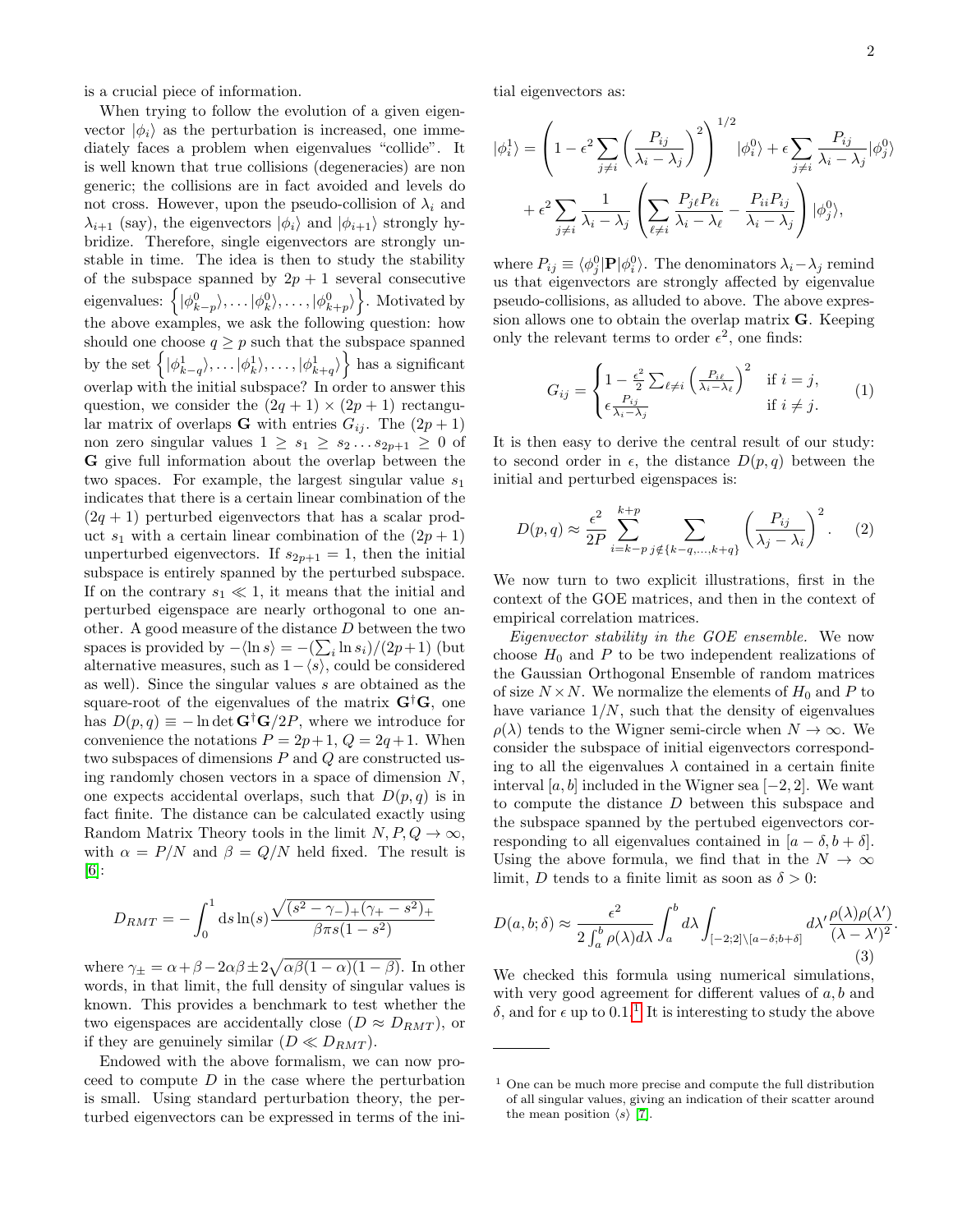expression in the double limit  $\delta \to 0$  and  $\Delta = b - a \to 0$ . One finds:

<span id="page-2-0"></span>
$$
D(a, a + \Delta; \delta) \approx \begin{cases} \epsilon^2 \frac{\rho(a) \ln(\Delta/\delta)}{\Delta} & \text{if } \delta \ll \Delta \ll 1, \\ \epsilon^2 \frac{\rho(a)}{\delta} & \text{if } 1 \gg \delta \gg \Delta. \end{cases} (4)
$$

This last expression shows that when the width  $\Delta$  of interval  $[a, b]$  tends to zero, the corresponding eigenvectors are scattered in a region of width  $\delta$  much larger than  $\Delta$ itself as soon as  $\epsilon \gg \sqrt{\Delta}$ . It also shows that for fixed  $\Delta$ , the distance D diverges logarithmically when  $\delta \to 0$ . This is a consequence of the pseudo-collisions that occur between eigenvalues close to the boundaries of the interval [a, b]. When  $\delta > 0$ , these pseudo-collisions are avoided and D remains finite. When  $\delta = 0$ , a more precise analysis is needed. One can show that in the limit  $N \to \infty$ , the following result holds [\[7\]](#page-3-6):

$$
D(a, b; \delta = 0) \approx \ln N \epsilon^2 \frac{\rho(a)^2 + \rho(b)^2}{2 \int_a^b \rho(\lambda) d\lambda} + A(a, b) \quad (5)
$$

where  $A(a, b)$  is a constant that can be explicitely computed, and involves the well known two-point function  $g(r)$  that describes the level-level correlations in the GOE. The  $\ln N$  term can be guessed from the logarithmic behaviour of D when  $\delta \to 0$ , since one indeed expects the divergence to be cut-off when  $\delta$  becomes of the order of the level spacing, i.e.  $\delta \sim (N\rho)^{-1}$ . As a side remark, we note that Eq. [\(4\)](#page-2-0) predicts that a fraction  $\propto \delta^{-1}$  of the original eigenspace gets shoved away at distances larger than  $\delta$  (in eigenvalue space). In the context of the non adiabatic evolution of a quantum system [\[4\]](#page-3-3), this implies that the energy of the system makes jump with a powerlaw distribution of sizes, such that all moments of order  $q \geq 1$  diverge. This means that under an extreme nonadiabatic process, the energy is not diffusive but rather performs a "Cauchy flight" (i.e. a Lévy flight with a tail exponent equal to 2). When the perturbation varies on a finite time  $\tau$ , one expects the tails of the jump process to be truncated beyond  $\delta \sim \hbar/\tau$  [\[4\]](#page-3-3).

Eigenvector stability for covariance matrices. As mentionned in the introduction, covariance matrices are crucial to many problems in theoretical and applied finance. Empirically, the conundrum is the following: on the one hand, one needs sufficiently long time series in order to reduce the statistical noise in the determination of these matrices, but on the other hand, one a priori expects that covariance matrices do evolve with time. If the measurement time is too short, the empirical covariance matrix will appear to evolve with time, but this may just be due to the measurement noise that is not reproducible from one period to the next. If the measurement time is too long, one may miss important correlation shifts and get exposed to unwanted sources of risk. The theory we develop here provides a precise estimate of the amount of eigenspace instability induced by measurement noise.

Any extra dynamics of the eigenvectors is therefore attributable to a genuine market evolution.

Let  ${r_i(t)}_{1\leq i\leq N,1\leq t\leq T}$  be the set of returns (for example on a daily time scale) of  $N$  assets over a period of length T, which can be seen as a  $N \times T$  random rectagular matrix,  $R_N$ . Let us assume that these returns are stationary gaussian variables with zero mean and a (true) covariance matrix C. The empirical (or "sample") covariance matrice is defined as:  $\mathbf{E} := \frac{1}{T} R_N^{\dagger} R_N$ . When  $T \to \infty$ ,  $\mathbf{E} \to \mathbf{C}$  since we assume for now that the underlying return process is stationary. For finite T however, one has [\[8\]](#page-3-7):

$$
\mathbf{E} = \mathbf{C} + \mathcal{E}, \quad \text{with} \quad \mathcal{E}_{ij} = \frac{1}{T} \sum_{t=1}^{T} r_i(t) r_j(t) - C_{ij}. \quad (6)
$$

Thus the sample covariance matrix  $E$  is a perturbed version of C. Each of the  $\mathcal{E}_{ij}$  has 0 mean and the covariance structure of the entries of  $\mathcal E$  is given by  $\langle \mathcal E_{ij} \mathcal E_{k\ell} \rangle =$  $(C_{ik}C_{j\ell} + C_{i\ell}C_{jk})/T$ . Using the same framework as above, one can calculate the distance (or overlap) between the top  $P$  eigenvectors of the true correlation matrix C and the top Q eigenvector of the empirical correlation matrix E. [We focus on the top eigenvalues and eigenvectors because these represent the most risky directions in a financial context. Provided  $T$  is large enough for the above perturbation theory to be valid, and upon averaging over the measurement noise:

<span id="page-2-1"></span>
$$
D(P,Q) = \frac{1}{2TP} \sum_{i=1}^{P} \sum_{j=Q+1}^{N} \frac{\lambda_i \lambda_j}{(\lambda_i - \lambda_j)^2},\tag{7}
$$

where the  $\lambda_i$ s are the eigenvalues of C, in decreasing order. One can similarly define the distance between the eigenspaces of two independant sample covariance matrices  $\mathbf{E}^s$  and  $\mathbf{E}^t$  (determined on two non overlapping time periods), with:

$$
E_{ij}^{u} = \frac{1}{T} \sum_{v=1}^{T} r_i(v+u)r_j(v+u), \quad u = (t, s), \quad |t - s| > T
$$
\n(8)

In this case, the above formula Eq. [\(7\)](#page-2-1) is simply multiplied by a factor 2. In practice of course one does not know the true matrix C, and whether it evolves in time or not. If **C** was time *independent*, the measurement noise on its eigenvalues should be such that, for all  $i$ :

$$
\left\langle \left(\lambda_i^s - \lambda_i^t\right)^2 \right\rangle_{|t-s|>T} \approx \frac{4\lambda_i^2}{T}.
$$
 (9)

where the  $\lambda_i$  are the eigenvalues of the matrix **C** measured empirically using the whole period of time and where  $\langle \cdot \rangle_{|t-s|>T}$  denotes an empirical average over all s, t such that  $|t - s| > T$ . We determined the empirical variograms  $\langle (\lambda_i^s - \lambda_i^t)^2 \rangle_{|t-s|=\tau}$  for  $i = 1, 2$ , using daily returns of  $N = 204$  stocks of the Nikkei index in the period  $2000 - 2010$ . The result is shown in Fig. [1,](#page-3-8) which